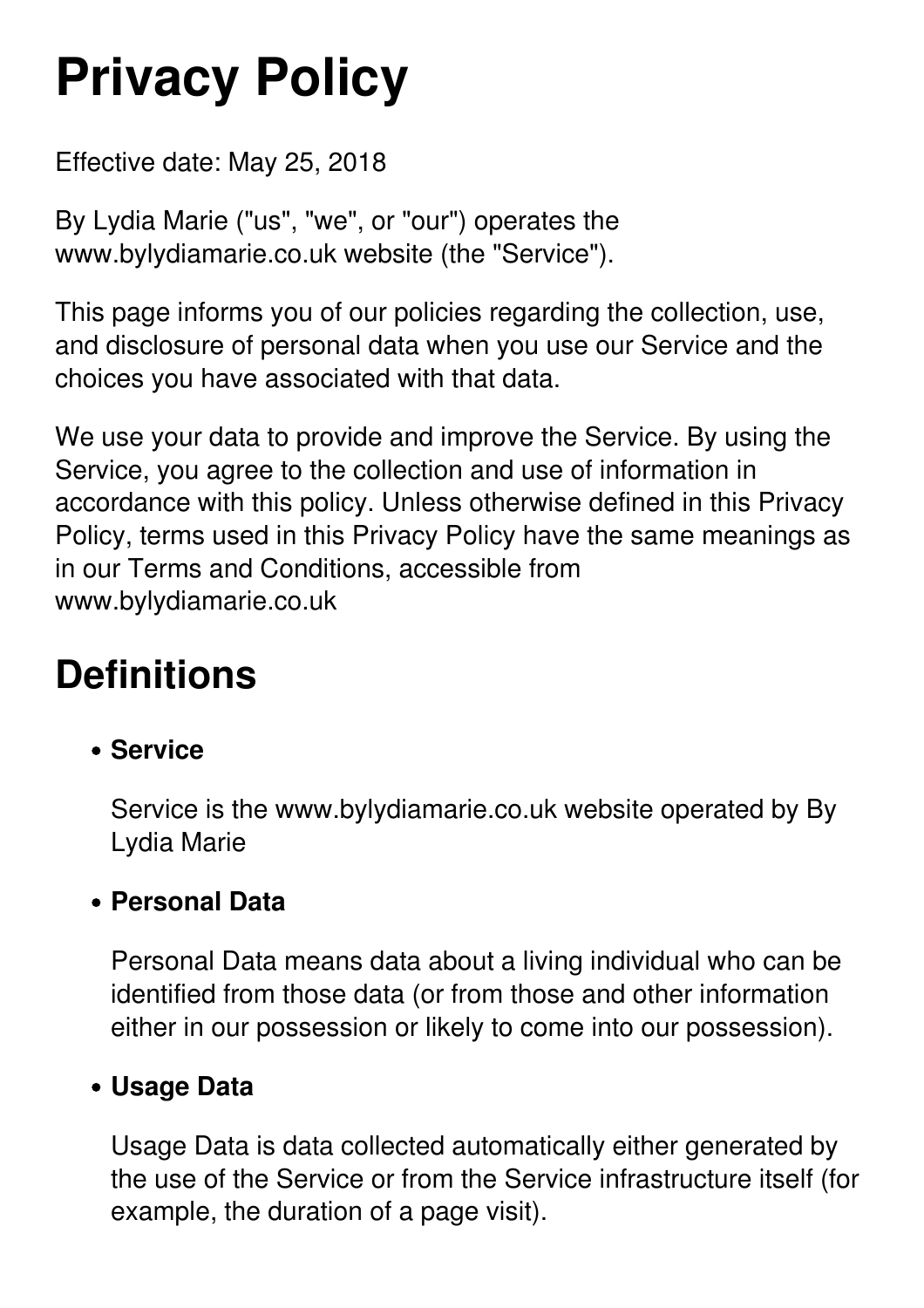#### **Cookies**

Cookies are small pieces of data stored on your device (computer or mobile device).

#### **Data Controller**

Data Controller means the natural or legal person who (either alone or jointly or in common with other persons) determines the purposes for which and the manner in which any personal information are, or are to be, processed.

For the purpose of this Privacy Policy, we are a Data Controller of your Personal Data.

#### **Data Processors (or Service Providers)**

Data Processor (or Service Provider) means any natural or legal person who processes the data on behalf of the Data Controller.

We may use the services of various Service Providers in order to process your data more effectively.

#### **Data Subject (or User)**

Data Subject is any living individual who is using our Service and is the subject of Personal Data.

### **Information Collection and Use**

We collect several different types of information for various purposes to provide and improve our Service to you.

#### **Types of Data Collected**

#### **Personal Data**

While using our Service, we may ask you to provide us with certain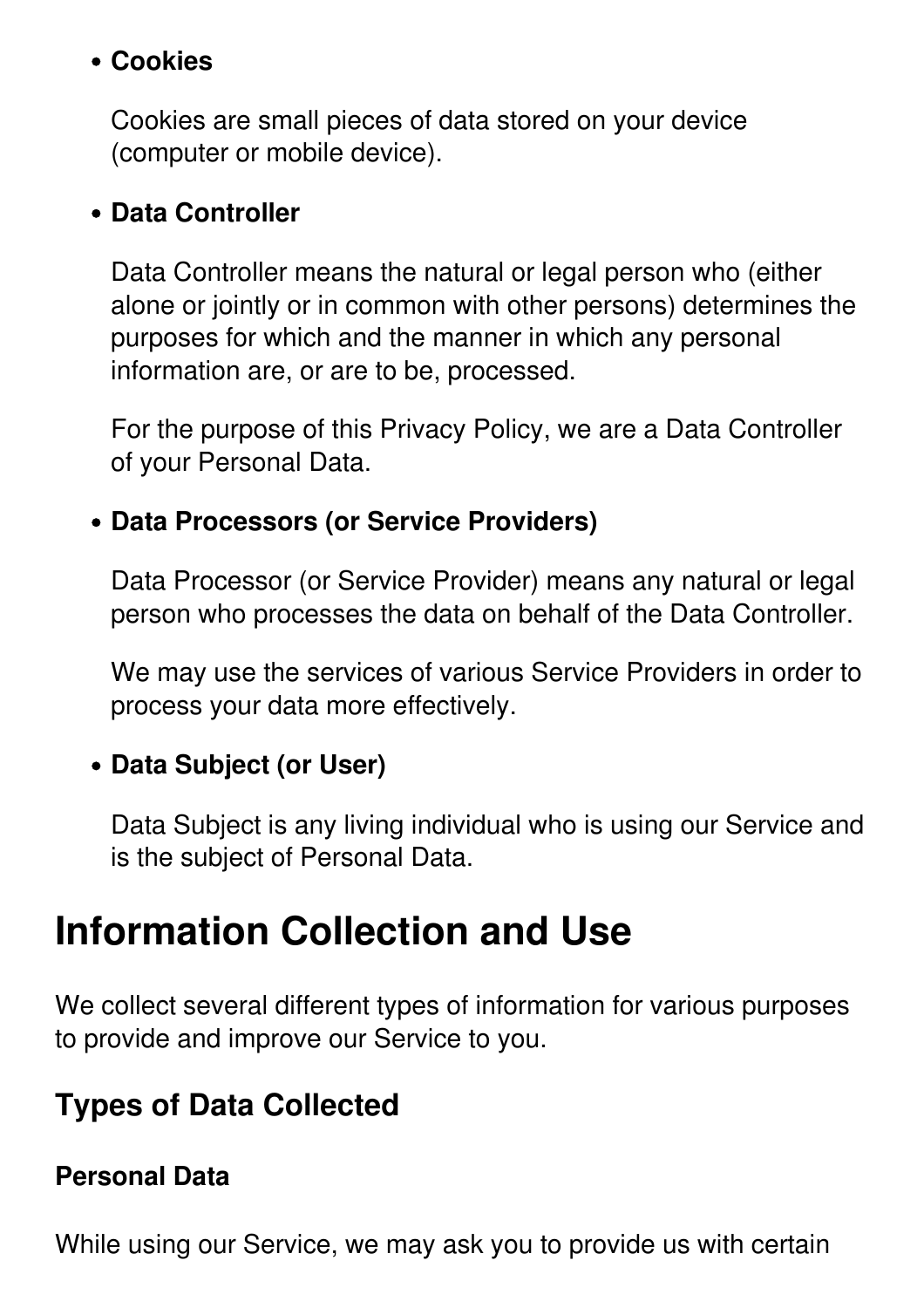personally identifiable information that can be used to contact or identify you ("Personal Data"). Personally identifiable information may include, but is not limited to:

- First name and last name
- Phone number
- Address, State, Province, ZIP/Postal code, City
- Cookies and Usage Data

#### **Usage Data**

We may also collect information how the Service is accessed and used ("Usage Data"). This Usage Data may include information such as your computer's Internet Protocol address (e.g. IP address), browser type, browser version, the pages of our Service that you visit, the time and date of your visit, the time spent on those pages, unique device identifiers and other diagnostic data.

#### **Tracking & Cookies Data**

We use cookies and similar tracking technologies to track the activity on our Service and hold certain information.

Cookies are files with small amount of data which may include an anonymous unique identifier. Cookies are sent to your browser from a website and stored on your device. Tracking technologies also used are beacons, tags, and scripts to collect and track information and to improve and analyze our Service.

You can instruct your browser to refuse all cookies or to indicate when a cookie is being sent. However, if you do not accept cookies, you may not be able to use some portions of our Service.

Examples of Cookies we use:

**Session Cookies.** We use Session Cookies to operate our Service.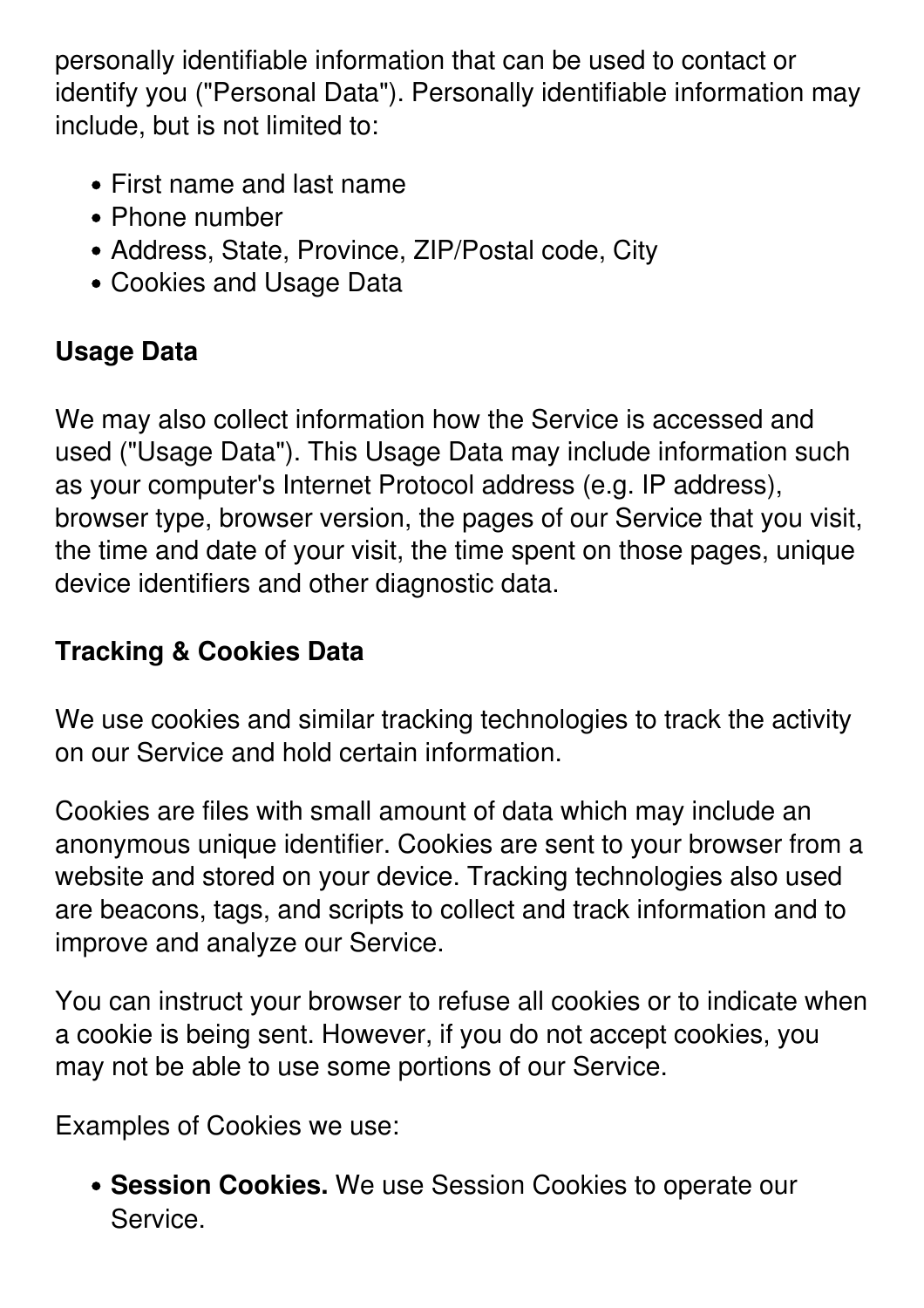- **Preference Cookies.** We use Preference Cookies to remember your preferences and various settings.
- **Security Cookies.** We use Security Cookies for security purposes.

# **Use of Data**

By Lydia Marie uses the collected data for various purposes:

- To provide and maintain our Service
- To notify you about changes to our Service
- To allow you to participate in interactive features of our Service when you choose to do so
- To provide customer support
- To gather analysis or valuable information so that we can improve our Service
- To monitor the usage of our Service
- To detect, prevent and address technical issues

# **Legal Basis for Processing Personal Data Under General Data Protection Regulation (GDPR)**

If you are from the European Economic Area (EEA), By Lydia Marie legal basis for collecting and using the personal information described in this Privacy Policy depends on the Personal Data we collect and the specific context in which we collect it.

By Lydia Marie may process your Personal Data because:

- We need to perform a contract with you
- You have given us permission to do so
- The processing is in our legitimate interests and it's not overridden by your rights
- To comply with the law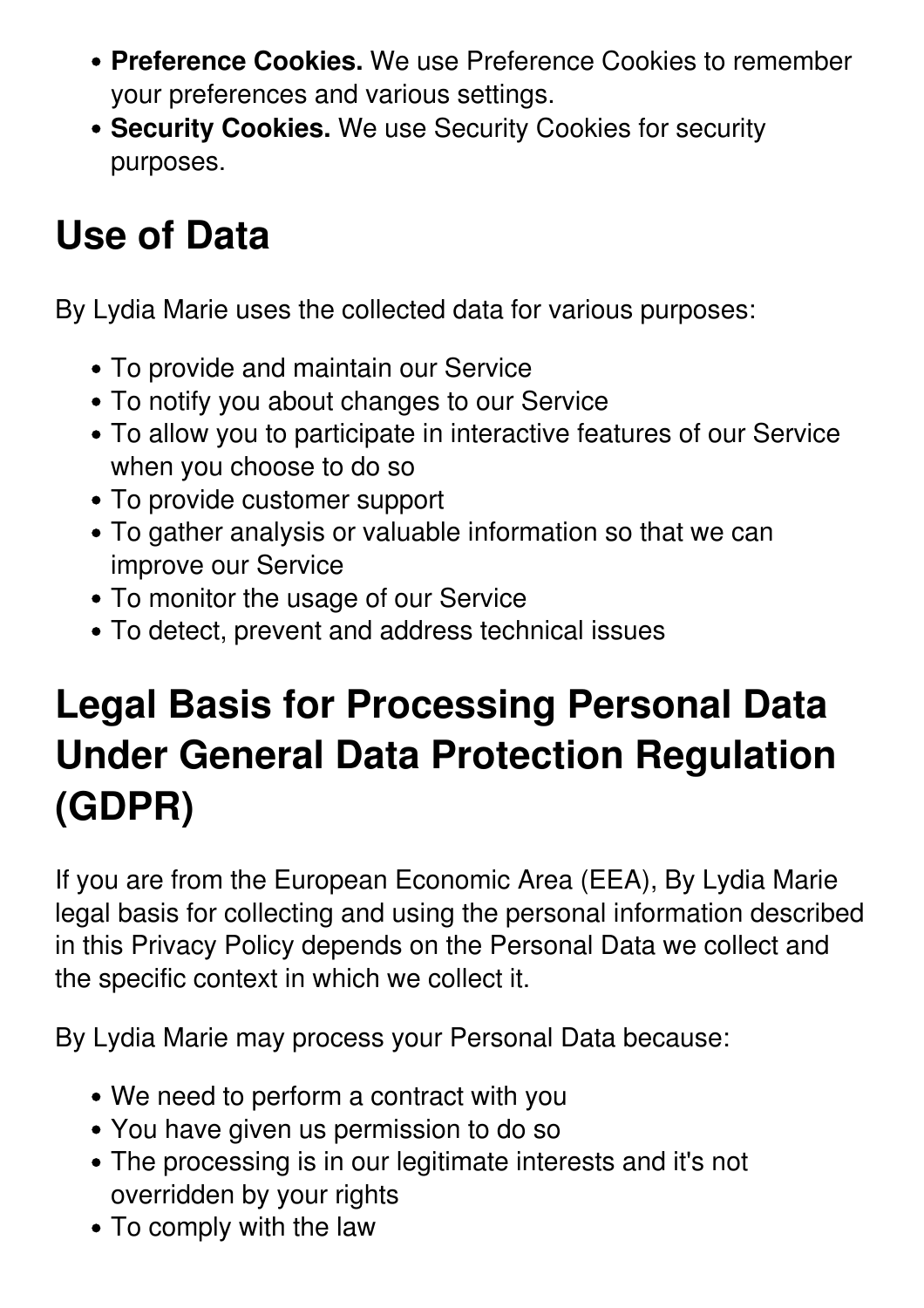# **Retention of Data**

By Lydia Marie will retain your Personal Data only for as long as is necessary for the purposes set out in this Privacy Policy. We will retain and use your Personal Data to the extent necessary to comply with our legal obligations (for example, if we are required to retain your data to comply with applicable laws), resolve disputes, and enforce our legal agreements and policies.

By Lydia Marie will also retain Usage Data for internal analysis purposes. Usage Data is generally retained for a shorter period of time, except when this data is used to strengthen the security or to improve the functionality of our Service, or we are legally obligated to retain this data for longer time periods.

### **Transfer of Data**

Your information, including Personal Data, may be transferred to and maintained on — computers located outside of your state, province, country or other governmental jurisdiction where the data protection laws may differ than those from your jurisdiction.

If you are located outside United Kingdom and choose to provide information to us, please note that we transfer the data, including Personal Data, to United Kingdom and process it there.

Your consent to this Privacy Policy followed by your submission of such information represents your agreement to that transfer.

By Lydia Marie will take all steps reasonably necessary to ensure that your data is treated securely and in accordance with this Privacy Policy and no transfer of your Personal Data will take place to an organization or a country unless there are adequate controls in place including the security of your data and other personal information.

# **Disclosure of Data**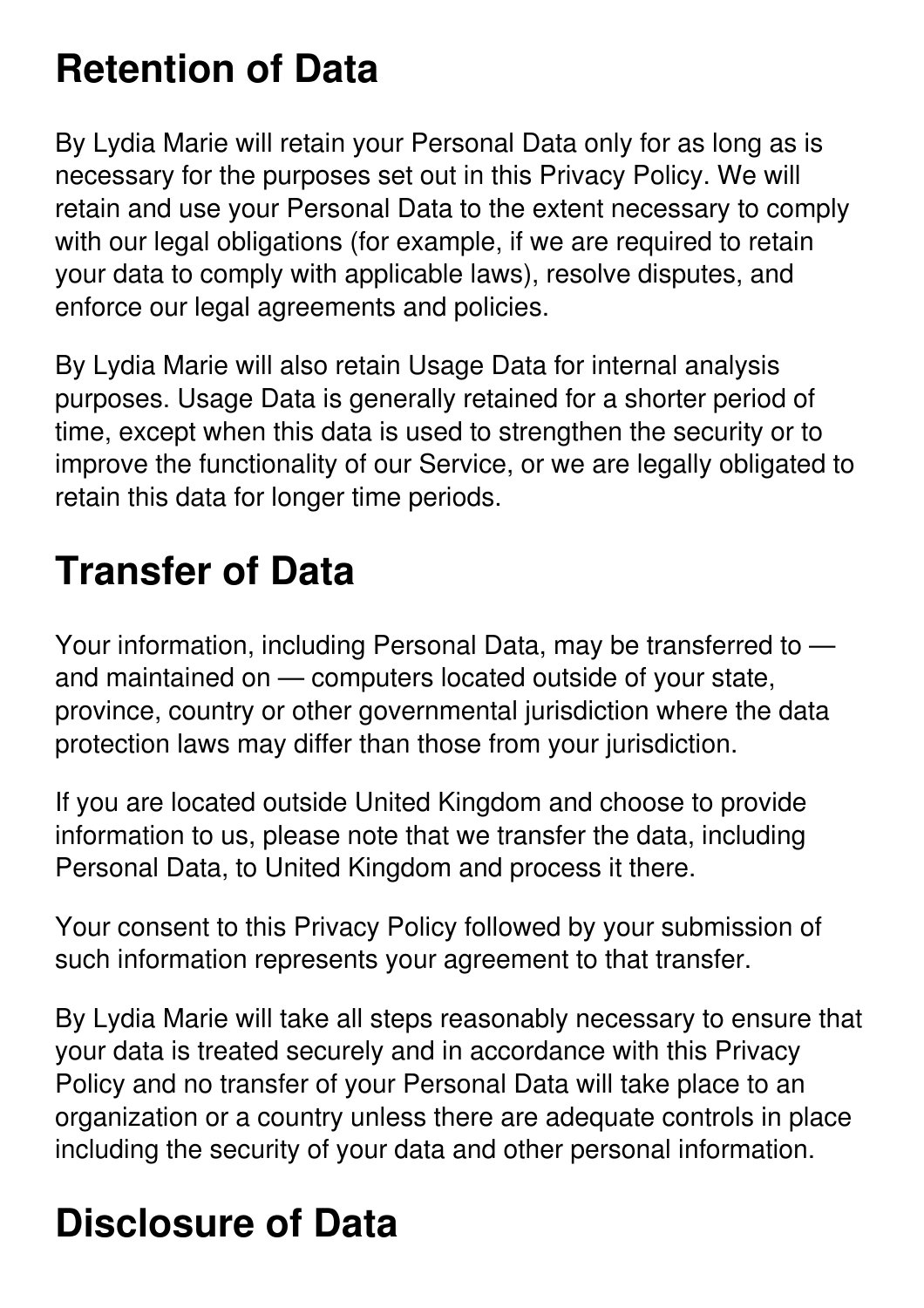#### **Disclosure for Law Enforcement**

Under certain circumstances, By Lydia Marie may be required to disclose your Personal Data if required to do so by law or in response to valid requests by public authorities (e.g. a court or a government agency).

### **Legal Requirements**

By Lydia Marie may disclose your Personal Data in the good faith belief that such action is necessary to:

- To comply with a legal obligation
- To protect and defend the rights or property of By Lydia Marie
- To prevent or investigate possible wrongdoing in connection with the Service
- To protect the personal safety of users of the Service or the public
- To protect against legal liability

# **Security of Data**

The security of your data is important to us, but remember that no method of transmission over the Internet, or method of electronic storage is 100% secure. While we strive to use commercially acceptable means to protect your Personal Data, we cannot guarantee its absolute security.

# **Your Data Protection Rights Under General Data Protection Regulation (GDPR)**

If you are a resident of the European Economic Area (EEA), you have certain data protection rights. By Lydia Marie aims to take reasonable steps to allow you to correct, amend, delete, or limit the use of your Personal Data.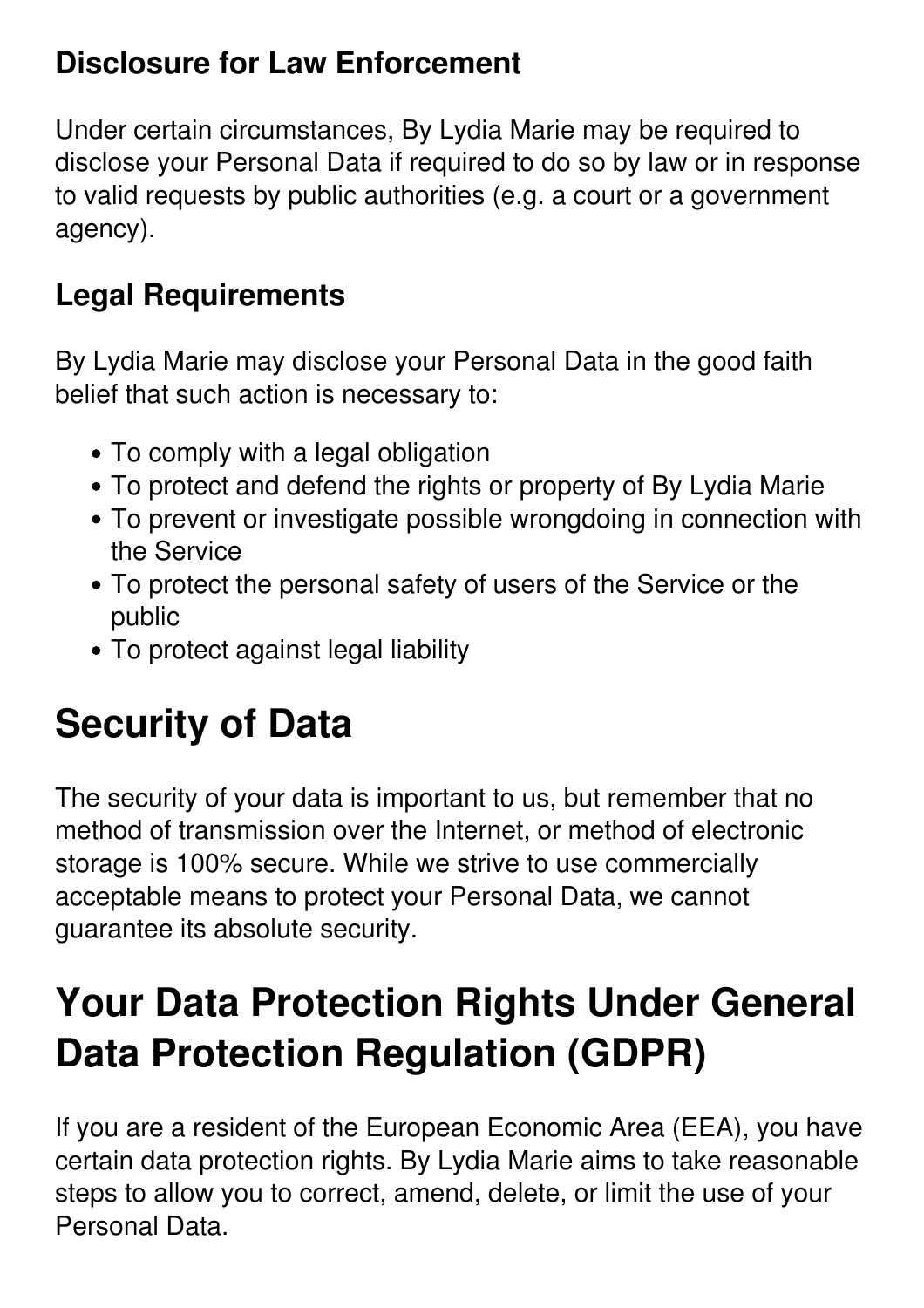If you wish to be informed what Personal Data we hold about you and if you want it to be removed from our systems, please contact us.

In certain circumstances, you have the following data protection rights:

- **The right to access, update or to delete the information we have on you.** Whenever made possible, you can access, update or request deletion of your Personal Data directly within your account settings section. If you are unable to perform these actions yourself, please contact us to assist you.
- **The right of rectification.** You have the right to have your information rectified if that information is inaccurate or incomplete.
- **The right to object.** You have the right to object to our processing of your Personal Data.
- **The right of restriction.** You have the right to request that we restrict the processing of your personal information.
- **The right to data portability.** You have the right to be provided with a copy of the information we have on you in a structured, machine-readable and commonly used format.
- **The right to withdraw consent.** You also have the right to withdraw your consent at any time where By Lydia Marie relied on your consent to process your personal information.

Please note that we may ask you to verify your identity before responding to such requests.

You have the right to complain to a Data Protection Authority about our collection and use of your Personal Data. For more information, please contact your local data protection authority in the European Economic Area (EEA).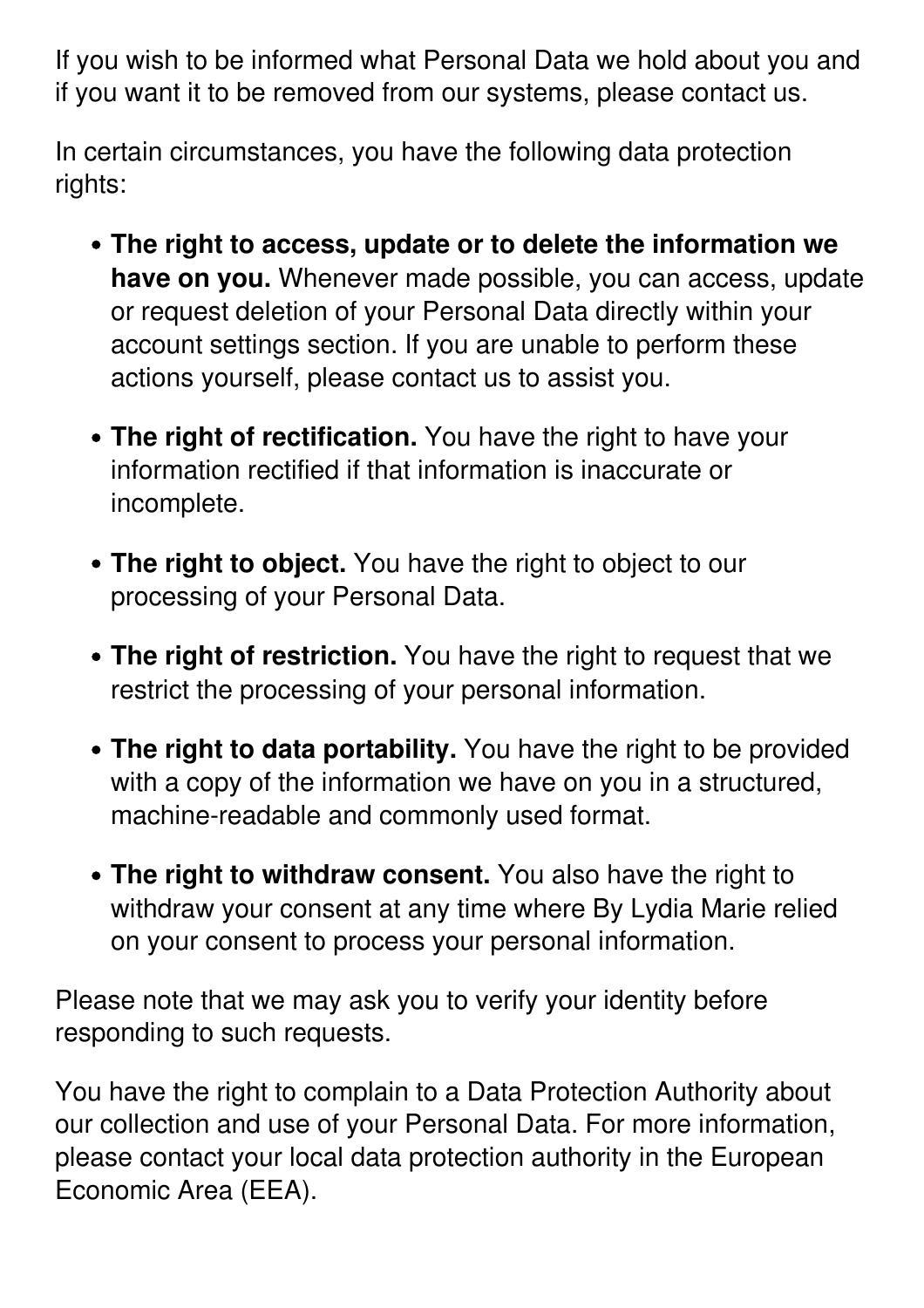### **Service Providers**

We may employ third party companies and individuals to facilitate our Service ("Service Providers"), to provide the Service on our behalf, to perform Service-related services or to assist us in analyzing how our Service is used.

These third parties have access to your Personal Data only to perform these tasks on our behalf and are obligated not to disclose or use it for any other purpose.

#### **Analytics**

We may use third-party Service Providers to monitor and analyze the use of our Service.

#### **Google Analytics**

Google Analytics is a web analytics service offered by Google that tracks and reports website traffic. Google uses the data collected to track and monitor the use of our Service. This data is shared with other Google services. Google may use the collected data to contextualize and personalize the ads of its own advertising network.

You can opt-out of having made your activity on the Service available to Google Analytics by installing the Google Analytics opt-out browser add-on. The add-on prevents the Google Analytics JavaScript (ga.js, analytics.js, and dc.js) from sharing information with Google Analytics about visits activity.

For more information on the privacy practices of Google, please visit the Google Privacy & Terms web page: <https://policies.google.com/privacy?hl=en>

### **Links to Other Sites**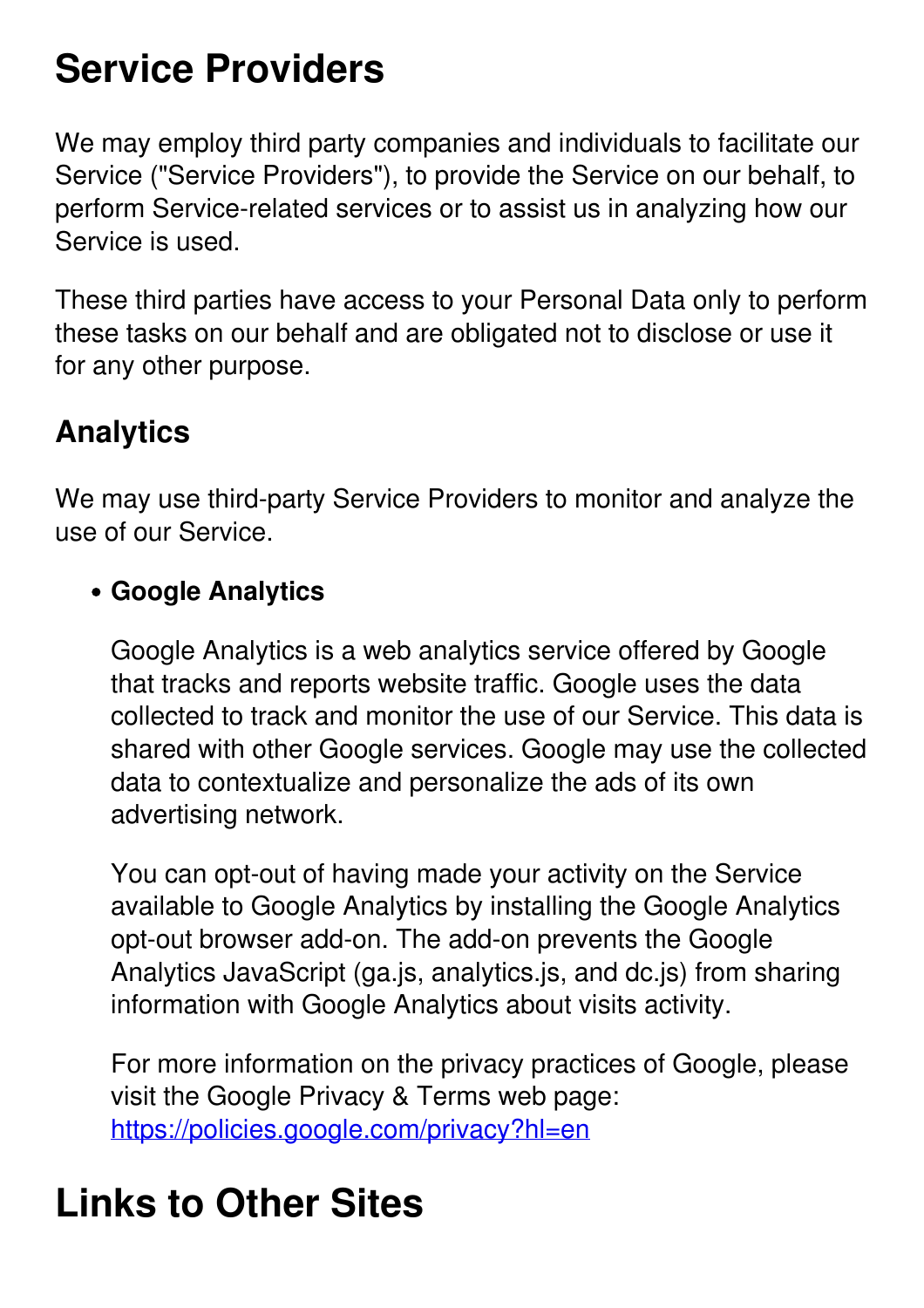Our Service may contain links to other sites that are not operated by us. If you click on a third party link, you will be directed to that third party's site. We strongly advise you to review the Privacy Policy of every site you visit.

We have no control over and assume no responsibility for the content, privacy policies or practices of any third party sites or services.

# **Children's Privacy**

Our Service does not address anyone under the age of 18 ("Children").

We do not knowingly collect personally identifiable information from anyone under the age of 18. If you are a parent or guardian and you are aware that your child has provided us with Personal Data, please contact us. If we become aware that we have collected Personal Data from children without verification of parental consent, we take steps to remove that information from our servers.

# **Changes to This Privacy Policy**

We may update our Privacy Policy from time to time. We will notify you of any changes by posting the new Privacy Policy on this page.

We will let you know via email and/or a prominent notice on our Service, prior to the change becoming effective and update the "effective date" at the top of this Privacy Policy.

You are advised to review this Privacy Policy periodically for any changes. Changes to this Privacy Policy are effective when they are posted on this page.

### **Contact Us**

If you have any questions about this Privacy Policy, please contact